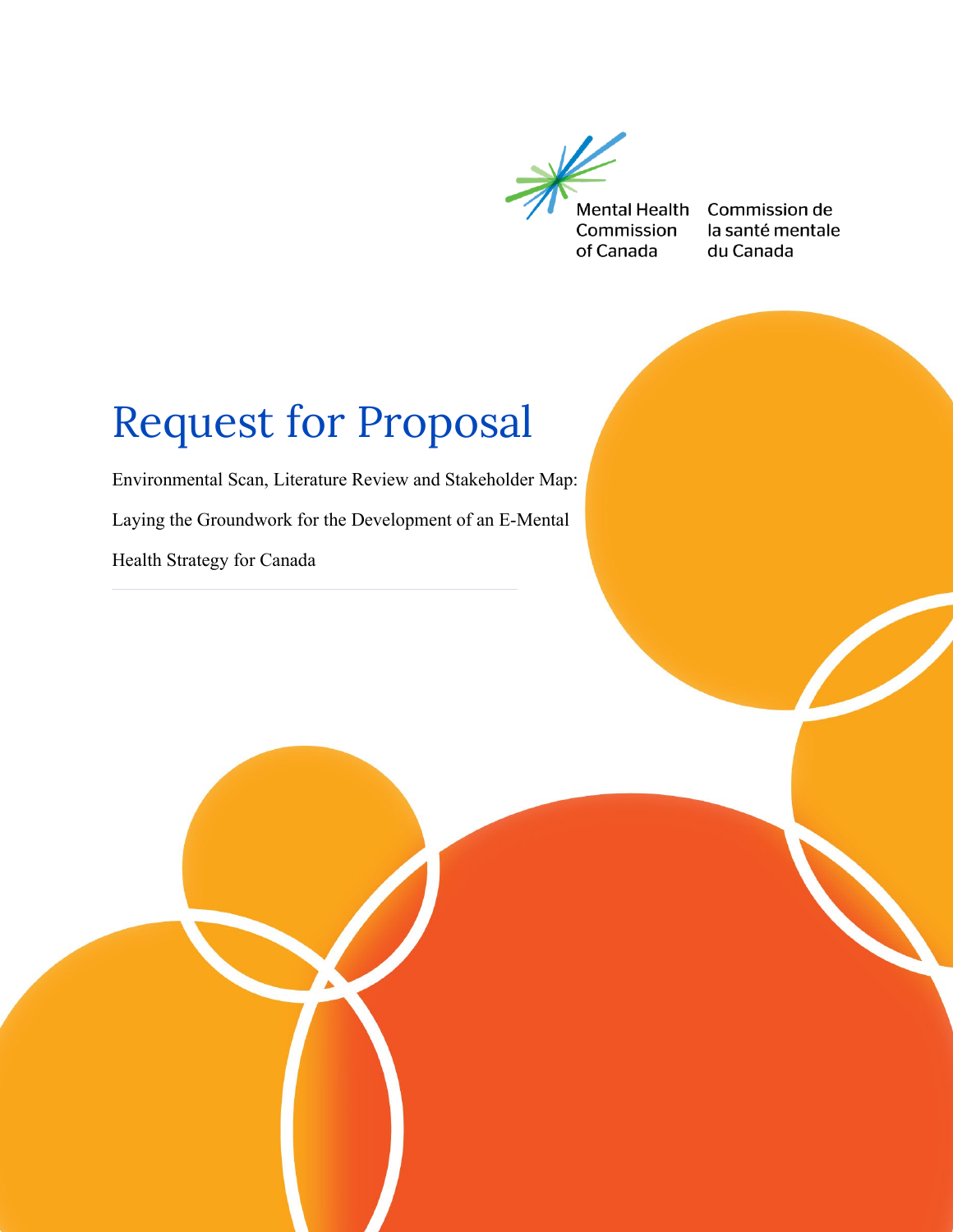*Ce document est disponible en français* 



The views represented herein solely represent the views of the Mental Health Commission of Canada. Production of this material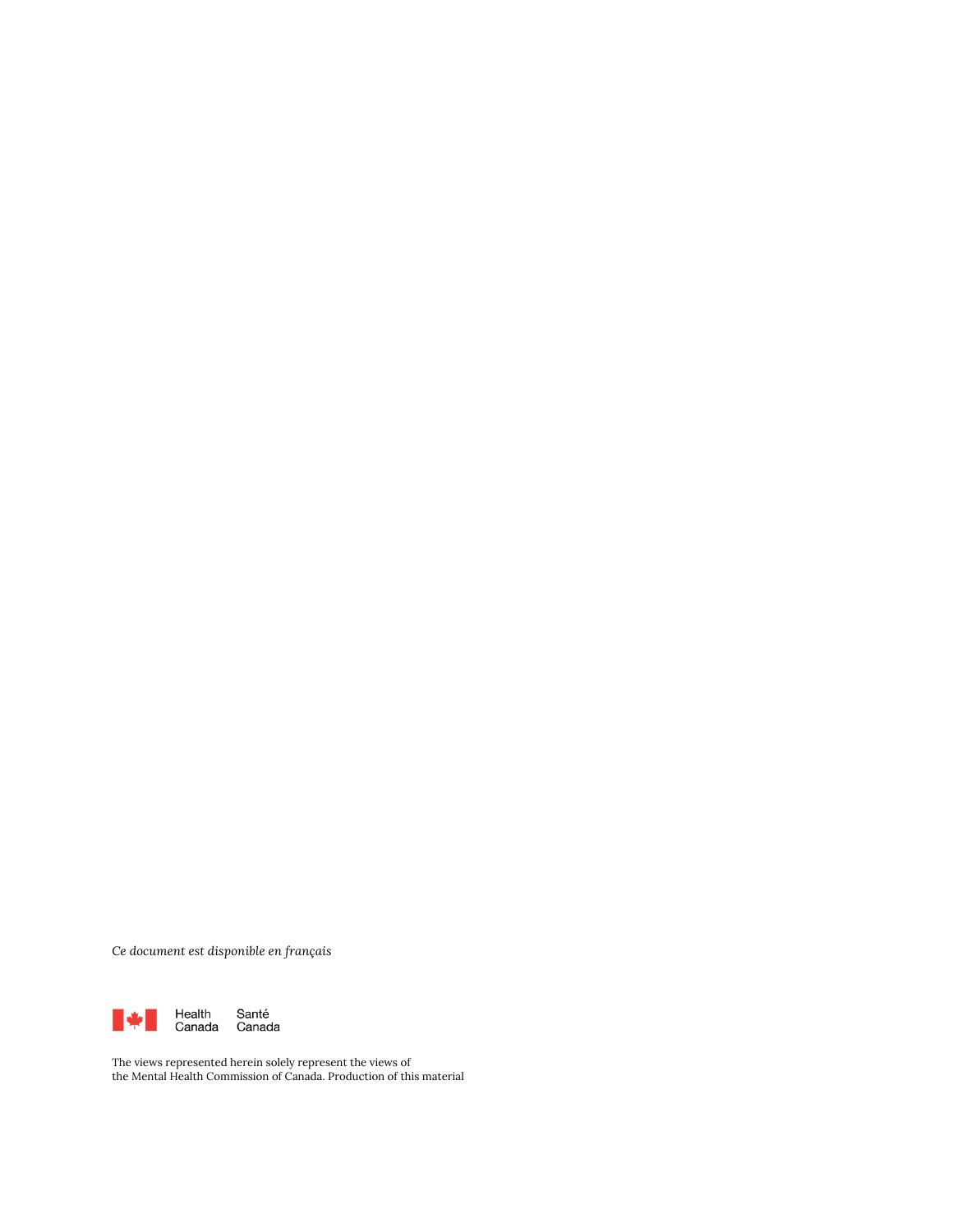# Environmental Scan, Literature Review and Stakeholder Map: Laying the Groundwork for the Development of an E-Mental Health Strategy for Canada

Request for Proposal

Submission Deadline: July 4, 2022 – 4:00pm (EDT)

# **Organization**

The Mental Health Commission of Canada (MHCC) develops, disseminates, and manages innovative programs and tools to support the mental health and wellness of Canadians.

The MHCC supports federal, provincial, and territorial governments/organizations in interpreting and applying sound public policy measures at the enterprise level, working to fulfill its broader mandate given by the Government of Canada; that people and their families with lived and living experience, are key to our work.

We invite you to learn more about the [MHCC](https://mentalhealthcommission.ca/about/) and our work in [E-Mental Health.](https://mentalhealthcommission.ca/what-we-do/e-mental-health/)

# **Purpose**

The MHCC is soliciting external services to support the gathering/review of the necessary information, evidence-based research, and stakeholder perspectives to develop an e-mental health strategy for Canada by 2024, with the aim of improving access to timely, competent, and quality e-mental health services. To meet these information requirements, the MHCC plans to conduct an environmental scan, perform a literature review, and develop a stakeholder map. These projects will directly inform the identification of key strategic priorities, a broader roadmap for the strategy planning, and final strategic recommendations/calls to action within the strategy.

# **Project Background**

There is a national need to support Canada's current and future mental health resources in providing inclusive, harm-reduced, safe, and integrated e-mental health services, through a definitive and evidence-based strategy. With support from Health Canada, the MHCC has been mandated to develop the first e-mental health strategy for Canada.

An external working group of national experts was assembled at the MHCC's E-Mental Health National Event (March 22) to provide diverse perspectives, input, and recommendations on the following approaches for the development of the strategy: 1) an e-mental health strategy as part of the 2012 [Mental Health Strategy for Canada – Changing Directions, Changing Lives](https://mentalhealthcommission.ca/what-we-do/mental-health-strategy-for-canada/) 2) an emental health strategy as a standalone strategy and 3) a hybrid approach (as per option 1 and 2)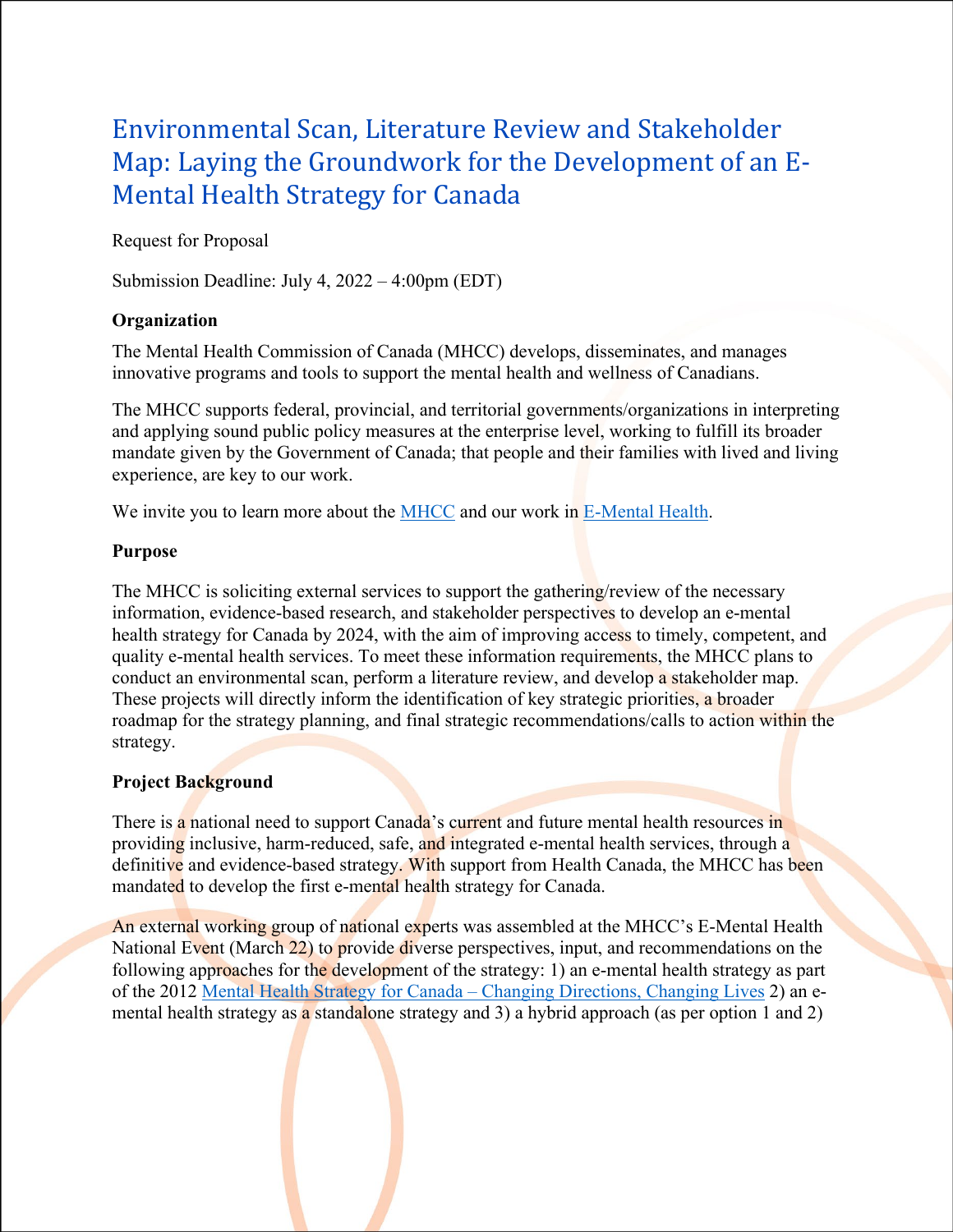as an e-mental health strategy. These gathered insights and feedback supported the MHCC in identifying the best approach for developing a national e-mental health strategy<sup>[1](#page-3-0)</sup>.

Based on the findings of the E-Mental Health National Event, the MHCC plans to review research findings and input from environmental scans, literature-based research, and stakeholder engagement. These three activities (an environmental scan, literature review, and stakeholder map), will directly inform the creation of a two-year roadmap for developing the strategy.

As part of the environmental scan and literature review, the MHCC plans to study the experiences and effects of e-mental health strategies in other jurisdictions, including Australia's [E-Mental Health Strategy of 2012,](https://www.mqhealth.org.au/__data/assets/pdf_file/0011/1010630/emstrat.pdf) as a means to review and integrate current lessons learned into the strategy roadmap. In studying similar strategies and their implementation, the MHCC aims to identify and mitigate potential roadblocks, challenges, and risks in the areas of service management, policy, programming, and funding decisions.

Following this initial phase of research, the MHCC will continue to engage with key stakeholders, priority groups, and persons with lived or living experience by forming an advisory committee that is representative of all three groups, and will coordinate regular input throughout the development, implementation, and monitoring phases of the strategy. This ongoing collaboration will support initial research findings to ensure that the MHCC is proactive in ensuring that both the strategy roadmap and final strategy are inclusive and evidence-based.

# **Scope of Work**

- 1. Environmental Scan
- A scan of similar e-mental health strategic implementations and initiatives from other jurisdictions – national and international. The environmental scan will assess the overall approach to strategy development, challenges to development/implementation, and the strategy's impact. The scan will be conducted through mixed research methods, including primary (e.g., key informant interviews) and secondary research (e.g., patient and service users) across various stakeholder groups, as well as other research perspectives.
- 2. Literature Review
- A comprehensive review of existing and emerging literature (i.e., academic/scholarly and grey literature) of relevant strategies, frameworks, research, and best practices. The review will aim to identify the key priorities/areas of interest within Canada's strategy, as well as means of improving the strategy's sustainability from both local and international perspectives.
- 3. Stakeholder Map
- An analysis of the key stakeholders (including persons with lived/living experience, government organizations, and private/public sector groups) working locally, provincially, nationally and internationally in the e-mental health and health sectors

<span id="page-3-0"></span><sup>1</sup> Documentation of the results of this engagement will be available to the successful vendor of the RFP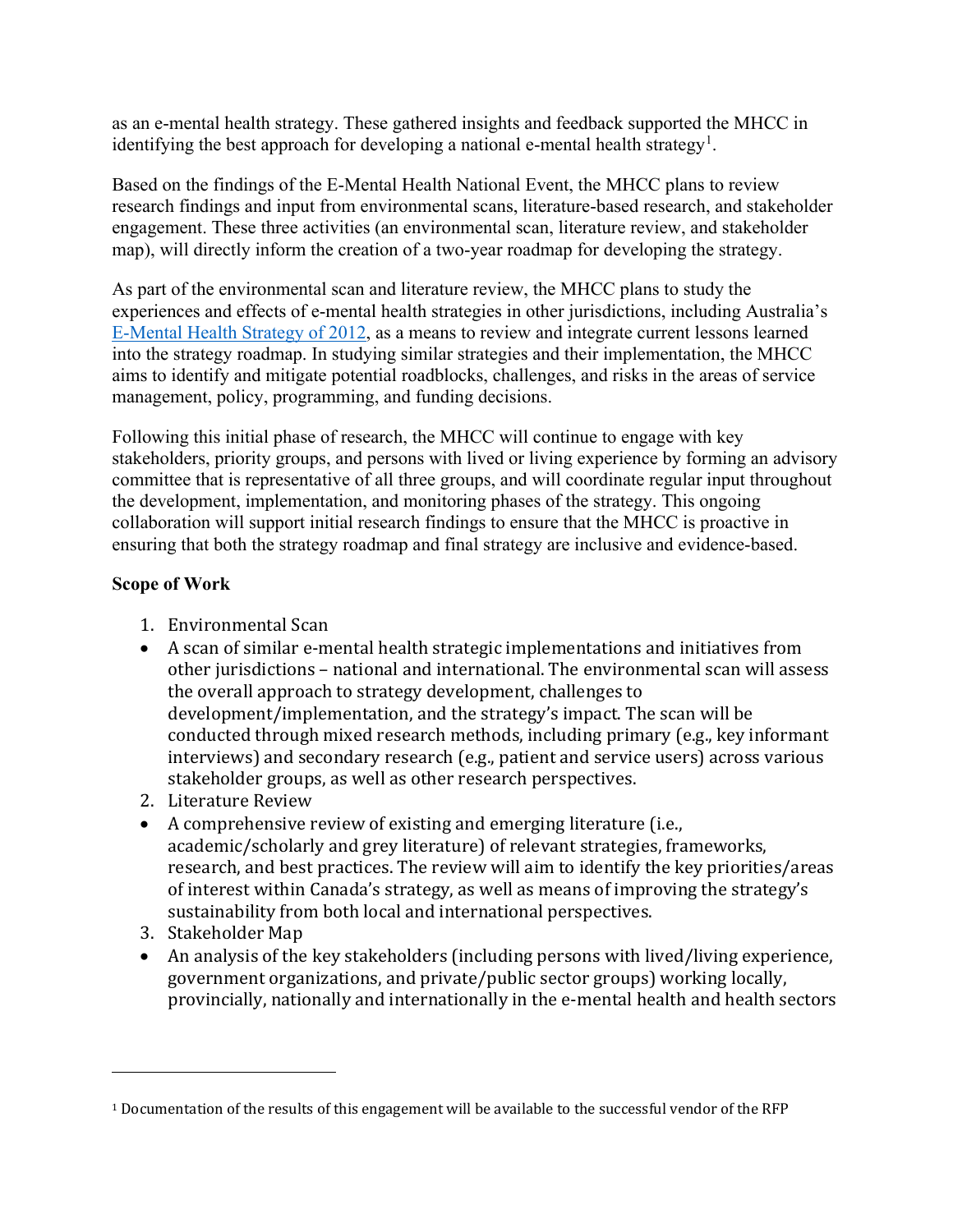who have worked on a similar strategy, and/or who can influence or advance the development of the e-mental health strategy for Canada.

**The environmental scan and literature review will consider local, provincial, national, and global perspectives to identify approaches, frameworks, and best practices that have been successful in other jurisdictions. The research will look critically at what can be improved upon, related to the following areas (among others):**

- A holistic approach to mental health within the broader health care environment<br>• References to evaluation frameworks, including industry hest
- References to evaluation frameworks, including industry best practices/standards for outcome measures, efficacy, indicators, and performance measurement
- An approach to funding e-mental health services
- Understanding the importance of data privacy and data security
- Barriers to access to e-mental health services, including remote access barriers, and inequity in services
- Emerging technologies (e.g., Artificial Intelligence) and their impact<br>• The impact on the workforce and patient (client population (e.g., trai
- The impact on the workforce and patient/client population (e.g., training, digital literacy)
- The emergence and integration of e-substance use health services<br>• Integration and connection to in-person services
- Integration and connection to in-person services
- The importance and impact (e.g., social, political, and economic) of the strategy
- Sustainability measures, including knowledge translation and implementation planning

# **The environmental scan, literature review, and stakeholder map should capture:**

- Diversity, equity, and inclusion
- Inclusion of people with lived/living experience
- Inclusion of marginalized and racialized communities
- Inclusion of First Nation, Inuit, and Metis communities

All proposals must sufficiently demonstrate competence in conducting sex and gender-based analysis (SGBA+) to consider the impact of intersecting identities, including ethno-racialized, Indigenous, sex, gender, sexual orientation, lived experience, etc., and to better understand the impact of the strategy for different groups of people in Canada.

# **Deliverables**

**Final Report:** A comprehensive report stating the results of the environmental scan, literature review and stakeholder map including the discoveries of the potential policy implications of a strategy as well as recommendations on next steps to develop the strategy.

**Executive Summary:** A brief report outlining the key findings of the environmental scan and literature review.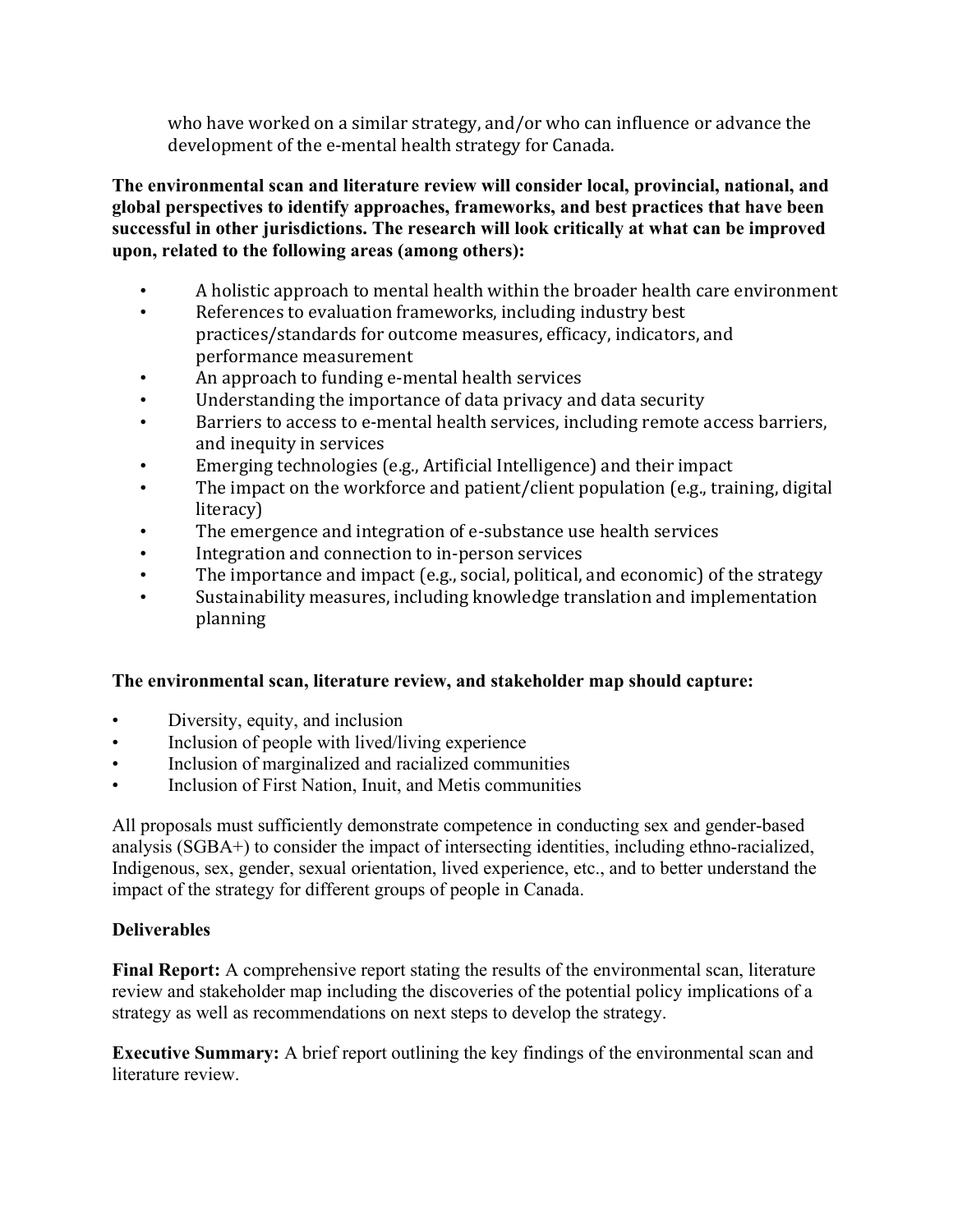**Presentation Deck:** A modifiable presentation to be used by MHCC to share the key findings and results of the environmental scan and literature review.

**Presentation:** In collaboration with MHCC, plan and present on the results of the project to stakeholders and the public.

# **Budget**

Up to \$50,000 (CAD) will be available for the successful vendor.

# **Schedule of Events**

- 1. Deadline to Submit Questions: June 27, 2022
- 2. Deadline to Submit Proposals: July 4, 2022 4:00pm (EDT)
- 3. Review by Selection Committee: July 5 July 8, 2022
- 4. Awarding of Proposal: July 11, 2022
- 5. Contract Execution and Project Kick-off meeting: by July 15, 2022
- 6. Project End-Date: October 30, 2022

# **Evaluation Criteria**

1. Previous Experience **(40 points):**

- Demonstrated experience with similar projects and initiatives in strategy development, mental health and health services programming, research, and international/national stakeholder relations (including people with lived/living experience).
- Experience in deploying environmental scans, literature reviews and stakeholder mapping while applying sex, gender-based analysis (plus) and a health equity lens in analysis and research.
- Experience working with small to large organizations in the mental health and substance use field, with established relationships with stakeholders in the relevant fields.
- Familiarity with the MHCC's [safe language guide, s](https://www.mhfa.ca/en/safer-language-reference-guide)ocial determinants of health (including [sex- and gender-based analysis\)](http://sgba-resource.ca/en/), and the [National Standard for Psychological](https://www.csagroup.org/article/cancsa-z1003-13-bnq-9700-803-2013-r2018/)  [Health and Safety](https://www.csagroup.org/article/cancsa-z1003-13-bnq-9700-803-2013-r2018/) in the Workplace.

# 2. Alignment with the requirements outlined in the request for proposals **(30 points)**

- SGBA(+), diversity, equity and inclusion built into the research and analysis plan of proposed work.
- Access and/or understanding of the relevant stakeholders and priority groups.
- Infrastructure and resources to conduct the required research.

3. Team composition and experience **(15 points)**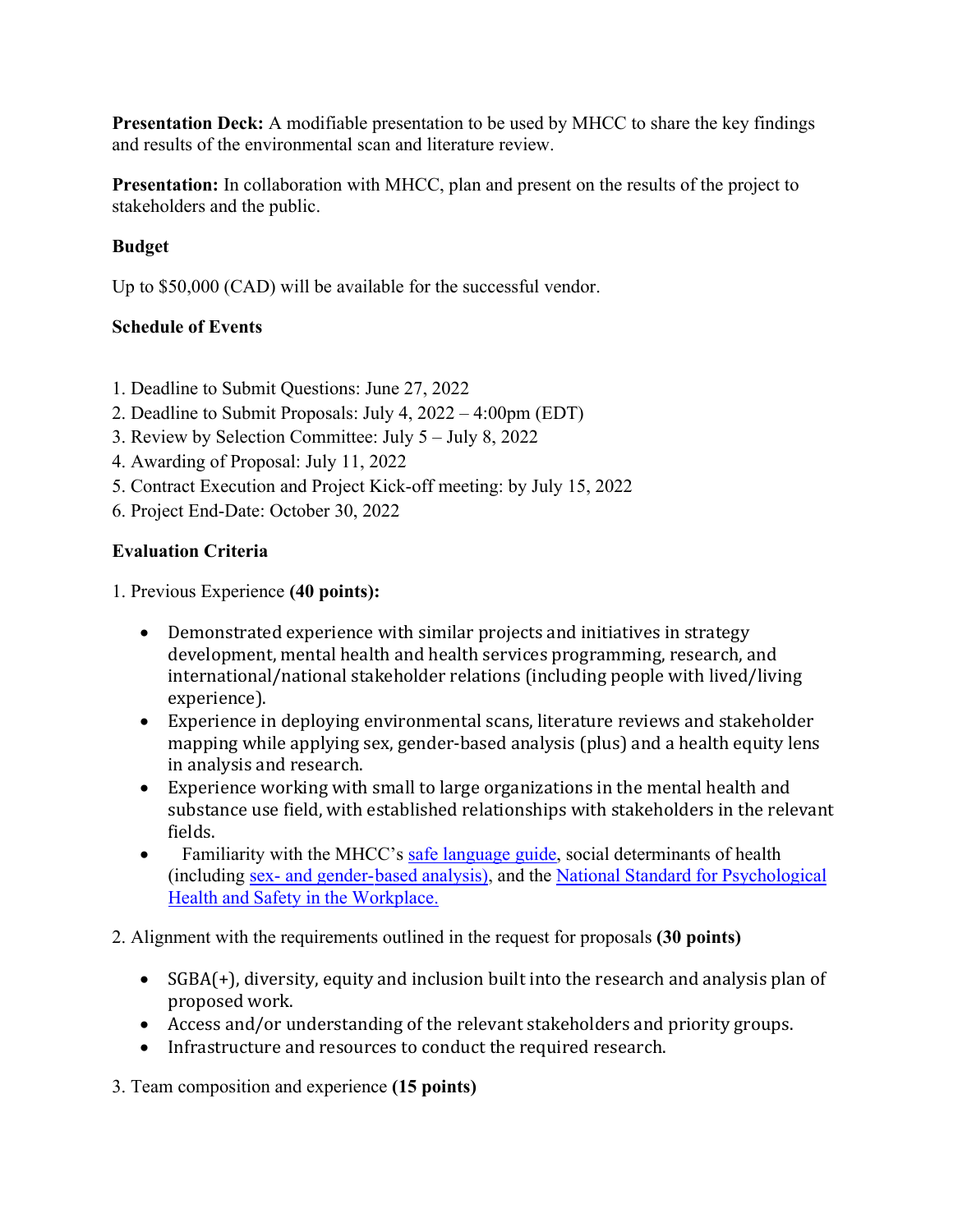- 4. Appropriateness of costs and estimated budgets **(15 points)** 
	- Proposed use of the potential funds available
	- Perceived value to the MHCC (including any value-adds)

Proposals will be given a score out of **100 points.**

#### **Proposal Requirements**

- **Cover letter**: clearly stating an understanding of the services to be provided should accompany the proposal.
- **Experience:** an overview of the vendor, including experience with similar projects.
- **References:** three references or testimonials that outline similar projects completed by the vendor.
- **Team composition:** summary of the person(s) who will work on this project.
- **Proposed work plan:** timeline, deliverables, and critical path.
- Proposed budget

Proposals (not to exceed eight pages) should be sent as one file (PDF or Word). You may include any additional information that you feel will strengthen your submission (e.g., web links to previous work).

# Submit your proposal to smellis@mentalhealthcommission.ca by 4 p.m. ET, July 4, 2022. **Attention: Maureen Abbott**

*Bidders are encouraged to indicate their intention to apply prior to submitting their proposals. Bidders are responsible for all costs related to developing and submitting proposals, which will not be covered by MHCC. All bidders will be notified by email of the final selection decision.*